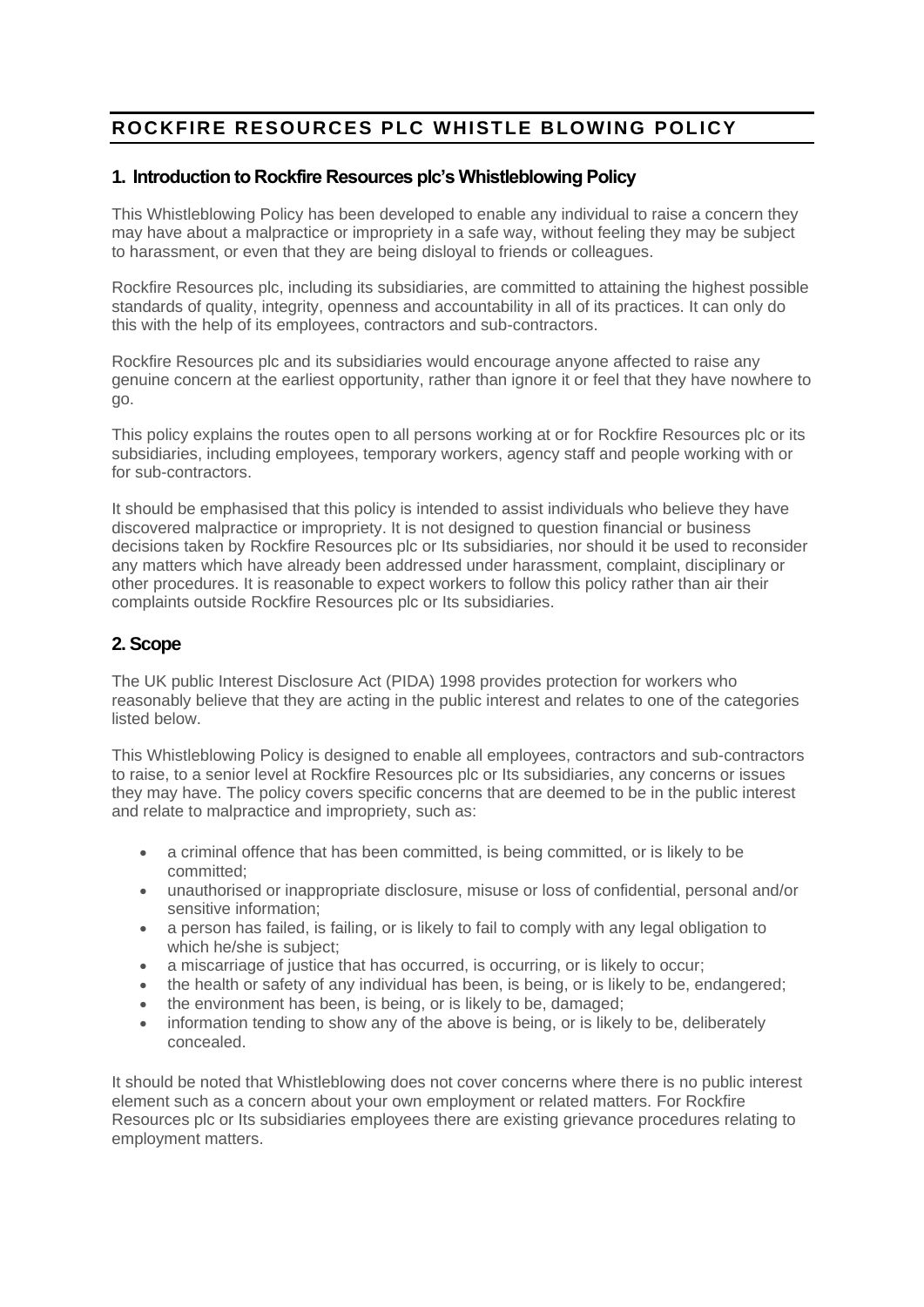### **3. Assurances**

#### **Protection**

Where individuals have come forward to disclose their concerns, which have been made in good faith and in the reasonable belief that it demonstrates malpractice or impropriety, and if it is made to an appropriate person (see information below), then they will be offered protection under this policy.

Rockfire Resources plc and Its subsidiaries do not tolerate any harassment, victimisation or bullying and will take steps to protect those individuals who raise a concern in line with this policy and in good faith.

Any individuals found to be making vexatious, bogus or malicious disclosures will not be offered that protection and may be subject to further action being taken against them.

No protection from internal disciplinary procedures will be afforded to individuals who choose not to follow this procedure.

#### **Confidentiality**

We strongly encourage individuals to give their personal details if a disclosure is made. Rockfire Resources plc and Its subsidiaries will treat any information given by that individual as sensitive and confidential.

Any requests for anonymity will be respected as far as possible, but such a request may make the disclosure less credible or make it far more difficult for the matter to be investigated fully. It may also be necessary for personal details to be disclosed to the authorities if the matter requires their involvement.

#### **4. How to raise a concern**

Concerns should be reported to an appropriate person, normally the immediate manager in the first instance. If that is inappropriate due to the sensitivity or seriousness of the issues involved, then it may be reported the Chairman, Mr Gordon Hart or Mr Ian Staunton, Chairman of the Audit Committee.

If you think the matter has not been dealt with properly by your immediate manager you may report the concern directly to the Chairman, Mr Gordon Hart or Mr Ian Staunton, Chairman of the Audit Committee.

If you are a contractor or sub-contractor or an employee of a supplier to Rockfire Resources plc or Its subsidiaries, then the report can either be made to a manager in the company you are contracted to or work for, or if the issue relates to that relationship, you can contact Rockfire Resources plc or Its subsidiaries directly. Details are listed below.

Concerns can be raised either verbally or in writing and should be made at the earliest opportunity. You will need to be able to provide background to the issue, relevant dates and the reason for the concern. While you are not required to prove beyond doubt that any allegation made is true, you will be required to demonstrate that there are reasonable grounds for the allegation.

If you have raised a concern and the matter is deemed to be more appropriate to the Group's Grievance Policy, then you will be advised as such.